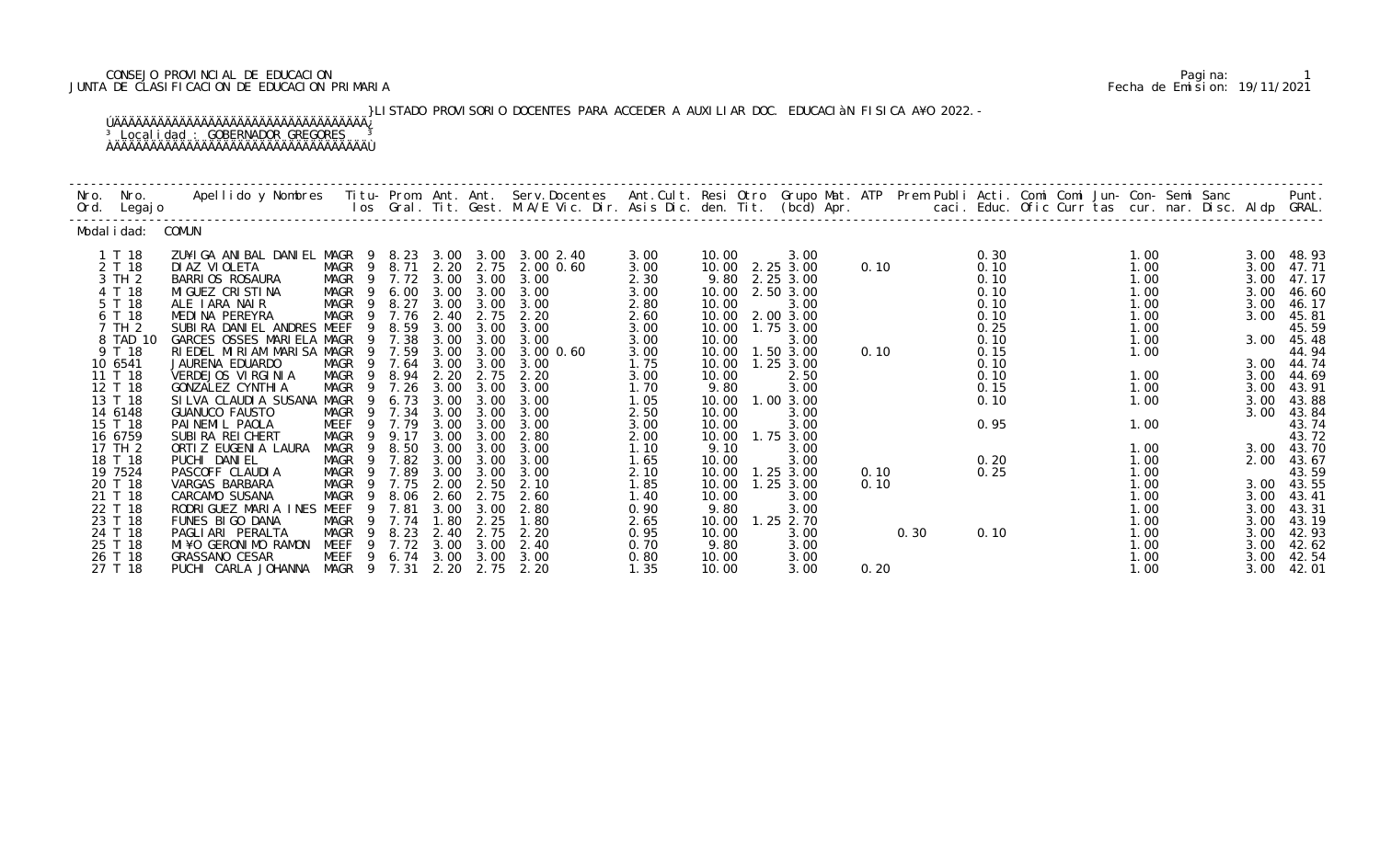## 2 CONSEJO PROVINCIAL DE EDUCACION<br>JUNTA DE CLASIFICACION DE EDUCACION PRIMARIA PERIMARIA PERIMARIA PERIMARIA PERIMARIA PERIMARIA PERIMARIA PARA JUNTA DE CLASIFICACION DE EDUCACION PRIMARIA Fecha de Emision: 19/11/2021

}LISTADO PROVISORIO DOCENTES PARA ACCEDER A AUXILIAR DOC. EDUCACIàN FISICA A¥O 2022.-

 ÚÄÄÄÄÄÄÄÄÄÄÄÄÄÄÄÄÄÄÄÄÄÄÄÄÄÄÄÄÄÄÄÄÄÄÄ¿ <sup>3</sup> Localidad : GOBERNADOR GREGORES <sup>3</sup> ÀÄÄÄÄÄÄÄÄÄÄÄÄÄÄÄÄÄÄÄÄÄÄÄÄÄÄÄÄÄÄÄÄÄÄÄÙ

| 28 7639             | NAVARRO M DEL VALLE MAGR 9 6.68 3.00 3.00 3.00               |                                                          |      |      |           |                                             | 3.00         |               | 10.00  1.00  3.00 |  |  |                                                    |  |  |                  |      | 41.68          |
|---------------------|--------------------------------------------------------------|----------------------------------------------------------|------|------|-----------|---------------------------------------------|--------------|---------------|-------------------|--|--|----------------------------------------------------|--|--|------------------|------|----------------|
| 29 5611             | PUCHI MIREYA MARIBEL MEEF 9 8.09 3.00 3.00 2.20              |                                                          |      |      |           | $2.90$<br>0.80<br>2.65<br>1.25              |              | 10.00         | 3.00              |  |  | 0.30                                               |  |  | $1.00$<br>$2.00$ |      | 41.49          |
| 30 7748             | ARREYGADA JUAN JOSE MAGR 9 7.86 2.80 3.00 2.80               |                                                          |      |      |           |                                             |              | 10.00         | 3.00              |  |  |                                                    |  |  |                  |      | 40.26          |
| 31 6406             | HERBER DARIO<br>NAVARRO HUGO LUIS MAGR 9 6.54 2.60 2.75 2.10 |                                                          |      |      |           |                                             |              | 9.10          | 3.00              |  |  | 0.30                                               |  |  |                  |      | 39.28          |
| 32 9016             |                                                              |                                                          |      |      |           |                                             |              |               | 7.70 1.00 3.00    |  |  | 0.10                                               |  |  |                  |      | 2.00 38.04     |
| 33 T 18             | VOGT OLGA INES                                               | MAGR 9 7.41                                              |      |      |           | 3.00 2.75 3.00                              | 0.50         |               | 7.00 1.25 3.00    |  |  |                                                    |  |  |                  |      | 37.91          |
| 34 T 18             | PAZ FANY DEL VALLE                                           | MAGR 9 6.97 1.80 2.25                                    |      |      |           | 1.80                                        | 0.45         |               | 6.30 2.50 2.70    |  |  |                                                    |  |  |                  |      | 3.00 37.77     |
| 35 T 18             | BONOMO ELBA ADRIANA                                          | MAGR 9 7.53                                              |      |      |           | 3.00 3.00 2.40                              | 0.40         | 7.70          | 2.80              |  |  |                                                    |  |  |                  |      | 36.83          |
| 36 T 18             | BONADA GISELA IVANA                                          | MAGR<br>- 9                                              | 9.25 | 1.40 | 1.75      | 1.40                                        | 1.45         | 6.30          | 2.10              |  |  | 0. 10<br>0. 10<br>0. 10<br>0. 10<br>0. 10<br>0. 10 |  |  |                  |      | 3.00 36.75     |
| 37 10543            | OJEDA PEDRO REMBERTO MAGR 9                                  |                                                          | 8.84 | 1.40 | 1.75      | 1.50                                        | 1.75         |               | 4.90 2.50 2.10    |  |  |                                                    |  |  |                  | 3.00 | 36.74          |
| 38 6417             | AGUI RRES TOMAS                                              | MEEF 9 7.85 3.00 3.00 0.40                               |      |      |           |                                             | 2.60         | 10.00         | 0.60              |  |  |                                                    |  |  |                  |      | 36.55          |
| 39 6976             | SEGURA JAVI ER                                               | MEEF 9 7.60                                              |      |      | 1.80 2.50 | 2.00                                        | 0.65         | 10.00         | 3.00              |  |  |                                                    |  |  |                  |      | 36.55          |
| 40 10972            | BARRI ENTOS SANDOVAL                                         | 9<br>MEEF                                                | 8.07 | 1.20 | 1.50      | 1.20                                        | 0.30         | 10.00         | 1.80              |  |  |                                                    |  |  |                  |      | 3.00 36.07     |
| 41 7667             | LOMBRONI TABARES                                             | MEEF 9 8.27 2.00 2.25                                    |      |      |           | 1.10                                        | 1.80         | 10.00         | 1.50              |  |  |                                                    |  |  |                  |      | 35.92          |
| 42 10517            | SOLORZA RODOLFO                                              | MAGR 9 7.85                                              |      | 1.40 | 1.75      | 1.50                                        | 1.20         |               | 10.00  1.00  2.10 |  |  |                                                    |  |  |                  |      | 35.80          |
| 43 12023            | QUI NTANA GONZALEZ                                           | MAGR <sub>9</sub>                                        | 8.18 |      |           | 0.60 0.75 0.70                              | 0.10         |               | 10.00 5.50 0.90   |  |  |                                                    |  |  |                  |      | 35.73          |
| 44 11870            | FUNES BIGO TAMARA                                            | MAGR 9 7.45                                              |      |      |           | 0.80 0.75 0.60                              | 2.75         | 10.00         | 0.90              |  |  |                                                    |  |  |                  |      | 3.00 35.25     |
| 45 7847             | FERNANDEZ CARLOS                                             | MAGR 9 7.11                                              |      |      |           | 3.00 3.00 2.20                              | 0.05         | 7.70          | 3.00              |  |  | 0.10                                               |  |  |                  |      | 35.16          |
| 46 10801            | CA¥UMIL GABRIELA                                             | MAGR 9 7.58 0.80 1.00 0.80<br>MAGR 9 7.57 1.40 1.75 0.60 |      |      |           |                                             | 1.05         | 10.00         | 1.20              |  |  | 0.15                                               |  |  |                  |      | 3.00 34.58     |
| 47 10405            | VI DELA ANDREA                                               |                                                          |      | 2.60 |           |                                             | 3.00         | 9.80          | 0.90              |  |  |                                                    |  |  |                  |      | 34.02          |
| 48 10847            | VARGAS ANDREA                                                | MAGR 9 7.30                                              |      |      | 1.75      | 1.40                                        | 2.40         | 4.20          | 2.10              |  |  |                                                    |  |  |                  |      | 3.00 33.75     |
| 49 12017<br>50 9768 | CHACON BARRERA MARIA MAGR 9 7.64                             | MEEF 9 5.96 2.80 2.50                                    |      |      |           | 0.80 0.75 0.60<br>1.30                      | 0.40         | 10.00<br>7.00 | 0.90              |  |  |                                                    |  |  |                  |      | 3.00 33.09     |
| 51 11392            | LENCIZA RODOLFO<br>RUTHERFORD PARADA                         | - 9                                                      |      |      |           | 8.44 1.00 0.75 0.60                         | 1.35         | 10.00         | 1.80<br>0.90      |  |  |                                                    |  |  |                  |      | 31.71<br>31.14 |
| 52 11698            | SEGOVIA PAULA                                                | MEEF                                                     |      |      |           |                                             | 0.45<br>1.90 | 2.80          | 2.10              |  |  |                                                    |  |  |                  |      | 30.66          |
| 53 12014            | BARRENECHEA ESTELA                                           | MAGR 9 8.41<br>MAGR 9 8.26 0.60 0.75 0.70                |      | 3.00 |           | $1.25$ $2.20$                               |              | 10.00         | 0.90              |  |  |                                                    |  |  |                  |      | 30.41          |
| 54 12012            | SOSA MARIA ANGELICA                                          |                                                          |      |      |           | $\begin{array}{c} 0.20 \\ 1.80 \end{array}$ |              | 9.80          | 0.90              |  |  |                                                    |  |  |                  |      | 29.46          |
| 55 12499            | GABRIEL AUGUSTIN                                             | MAGR 9 7.81 0.60 0.75 0.60<br>MAGR 9 8.18 0.20 0.25      |      |      |           |                                             |              | 10.00         |                   |  |  |                                                    |  |  |                  |      | 29.43          |
| 56 12000            | JUAREZ SOTO SILVINA MEEF 9 7.74 0.80 1.00                    |                                                          |      |      |           |                                             | 0.60         | 10.00         |                   |  |  |                                                    |  |  |                  |      | 29.14          |